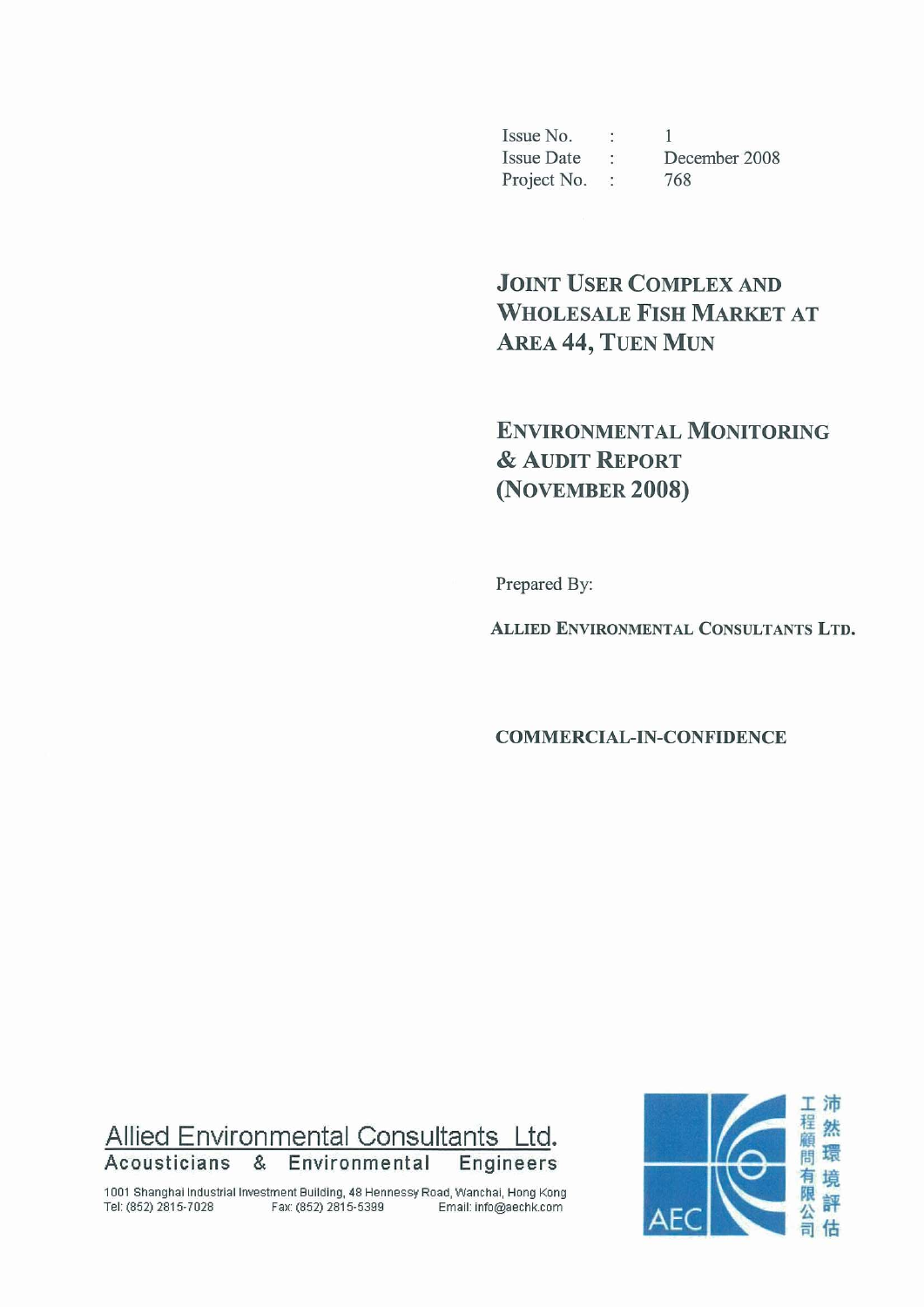Issue No.  $\mathbf{1}$  $\ddot{\phantom{a}}$ **Issue Date**  $\mathcal{L}$  . December 2008 Project No. : 768

## **JOINT USER COMPLEX AND WHOLESALE FISH MARKET AT AREA 44, TUEN MUN**

## **ENVIRONMENTAL MONITORING** & AUDIT REPORT (NOVEMBER 2008)

Prepared By:

ALLIED ENVIRONMENTAL CONSULTANTS LTD.

#### **COMMERCIAL-IN-CONFIDENCE**

Author:

 $AN$ Nic Lam BSc(Hons)

Checked:

Claudine Lee MSc MHKIEIA MHKIOA

Approved:

Grace Kwok

BEng(Hons) MNKIEIA MHKIOA<br>MISWA MIAIA MRAPA LEED AP

This report has been prepared by Allied Environmental Consultants Limited with all reasonable skill, care and diligence within the terms of the Agreement with the client, incorporating our General Terms and Conditions of B

We disclaim any responsibility to the client and others in respect of any matters outside the scope of the above.

This report is confidential to the client and we accept no responsibility of whatsoever nature to third parties to whom this report, or any part thereof, is made known. Any such party relies upon the report at their own risk.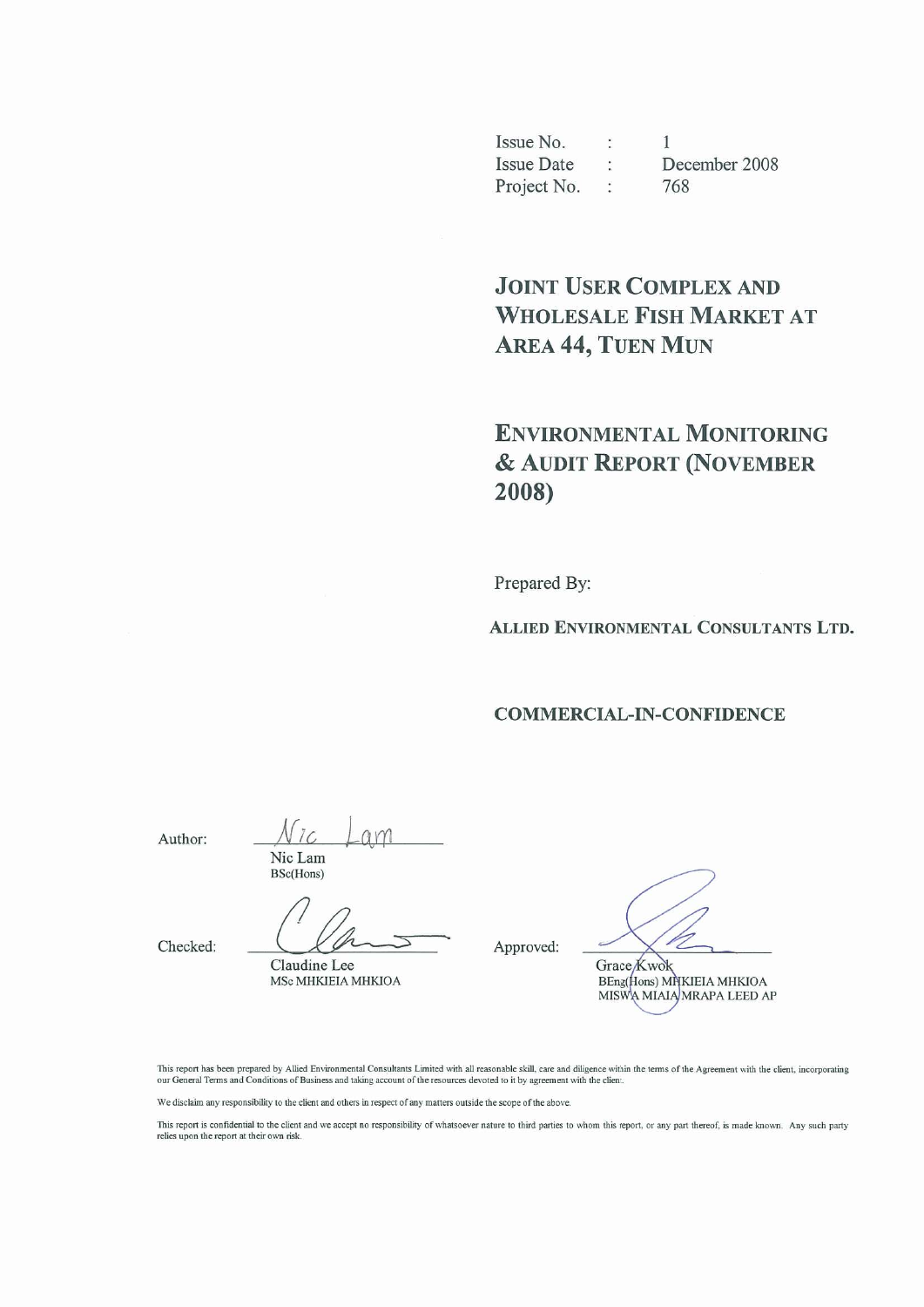|     | Joint User Complex and Wholesale Fish Market at Area 44, Tuen Mun<br>Environmental Monitoring & Audit Report (November 2008) | $\mathbf{1}$            |
|-----|------------------------------------------------------------------------------------------------------------------------------|-------------------------|
|     | <b>Table of Contents</b>                                                                                                     |                         |
|     | <b>Table of Contents</b>                                                                                                     | $\mathbf{1}$            |
|     | <b>List of Tables</b>                                                                                                        | $\boldsymbol{2}$        |
|     | <b>List of Figures</b>                                                                                                       | $\overline{2}$          |
|     | <b>List of Appendices</b>                                                                                                    | $\overline{2}$          |
|     | <b>EXECUTIVE SUMMARY</b>                                                                                                     | $\mathbf{3}$            |
| 1.  | PROJECT BACKGROUND                                                                                                           | $\overline{\mathbf{4}}$ |
| 1.1 | Project Organization and Contact Personnel                                                                                   | $\overline{4}$          |
| 2.  | <b>SENSITIVE RECEIVERS</b>                                                                                                   | 5                       |
| 3.  | <b>CONSTRUCTION WORKS &amp; PROGRAMME</b>                                                                                    | 5                       |
| 4.  | <b>SUMMARY OF EM&amp;A REQUIREMENT</b>                                                                                       | 5                       |
| 5.  | MONITORING METHODOLOGY                                                                                                       | 7                       |
| 5.1 | Monitoring Programme                                                                                                         | 7                       |
|     | Air Quality Monitoring<br>5.2                                                                                                | 8                       |
|     | Noise Monitoring<br>5.3                                                                                                      | 8                       |
| 6.  | <b>RESULTS</b>                                                                                                               | 8                       |
|     | Air Quality<br>6.1.                                                                                                          | 8                       |
|     | 6.2.<br>Noise                                                                                                                | 9                       |
|     | 6.3.<br><b>Weather Conditions</b>                                                                                            | 10                      |
| 7.  | <b>SITE INSPECTION &amp; AUDIT</b>                                                                                           | 10                      |
| 8.  | NON-COMPLIANCE, COMPLAINTS, NOTIFICATIONS OF SUMMONS AND SUCCESSFUL<br><b>PROSECUTIONS</b>                                   | 11                      |
| 9.  | <b>OTHERS</b>                                                                                                                | 11                      |
|     | 10. CONCLUSIONS                                                                                                              | 11                      |

**Project No. : 768** 

Joint User Complex and Wholesale Fish Market at Area 44, Tuen Mun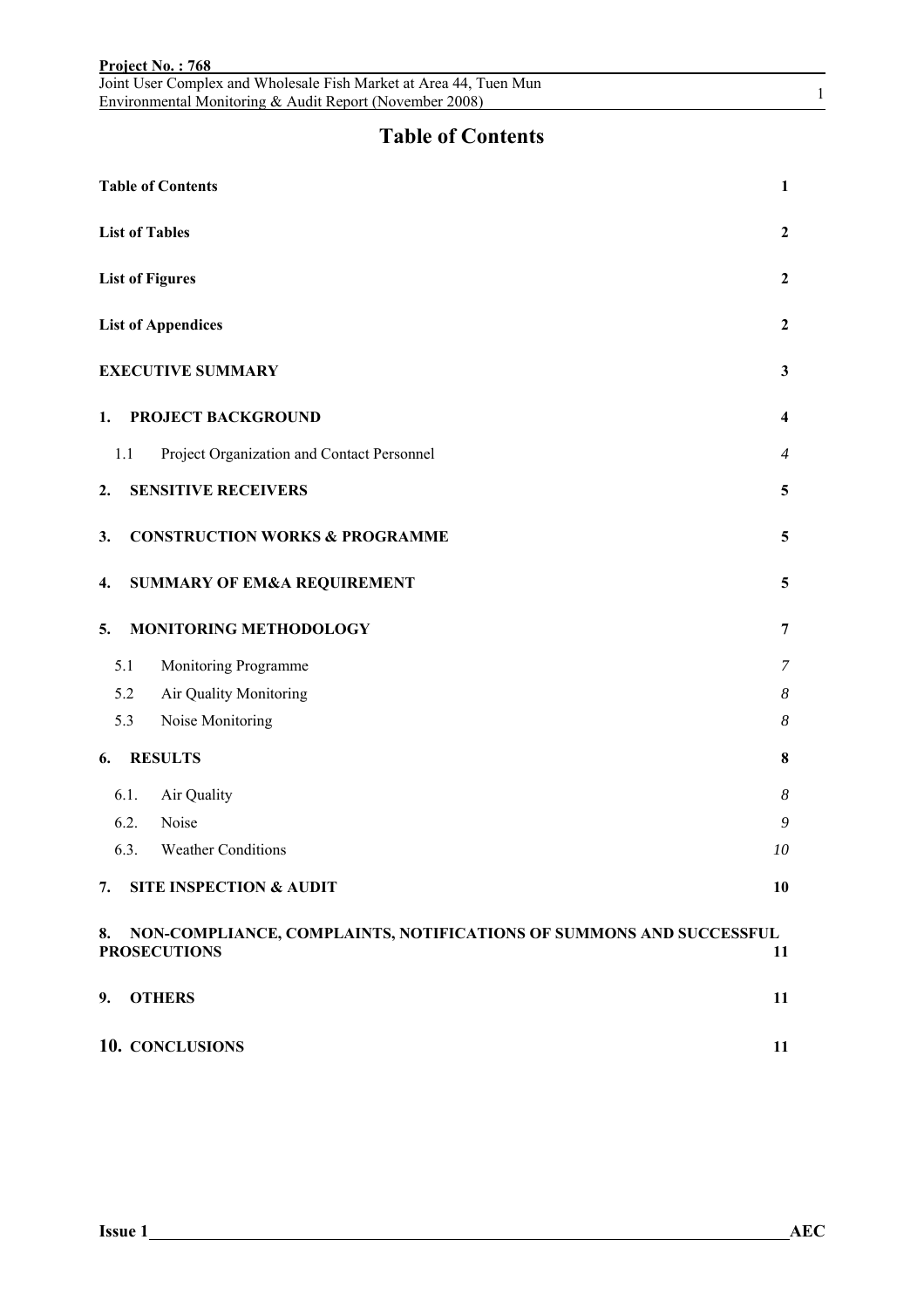## **List of Tables**

| Table 1 | <b>Contact Details of Key Personnel</b>                                   |
|---------|---------------------------------------------------------------------------|
| Table 2 | Interrelationship between Construction Activities and Mitigation Measures |
| Table 3 | Action and Limit Level for Air Quality Impact Monitoring at Yuet Wu Villa |
| Table 4 | Action and Limit Levels for Construction Noise Impact Monitoring          |
| Table 5 | Event Action Plan                                                         |
| Table 6 | Noise Monitoring Equipment                                                |
| Table 7 | 1-hour TSP Monitoring Results                                             |
| Table 8 | 24-hour TSP Monitoring Results                                            |
| Table 9 | Noise Monitoring Results                                                  |
|         |                                                                           |

- Table 10 Summary of Weather Conditions during the Monitoring Period
- Table 11 Summary of Site Inspections

### **List of Figures**

- Figure 1 Site Location Plan
- Figure 2 Location of Air Quality Monitoring Station
- Figure 3 Location of Noise Monitoring Station
- Figure 4 Photos of Air Quality Monitoring Station
- Figure 5 Photos of Noise Monitoring Station
- Figure 6 Photos of the Construction Site for the Junior Police Officers' Married Quarters

## **List of Appendices**

- Appendix A Calibration Record of High-Volume TSP Sampler
- Appendix B Calibration Certification of the Sound Level Meter and Calibrator
- Appendix C Summary of 1-Hour TSP Monitoring Record
- Appendix D Summary of 24-Hour TSP Monitoring Record
- Appendix E Summary of Noise Monitoring Record
- Appendix F Wind Record from Hong Kong Observatory
- Appendix G Mitigation Measures Implementation Schedule for Construction Stage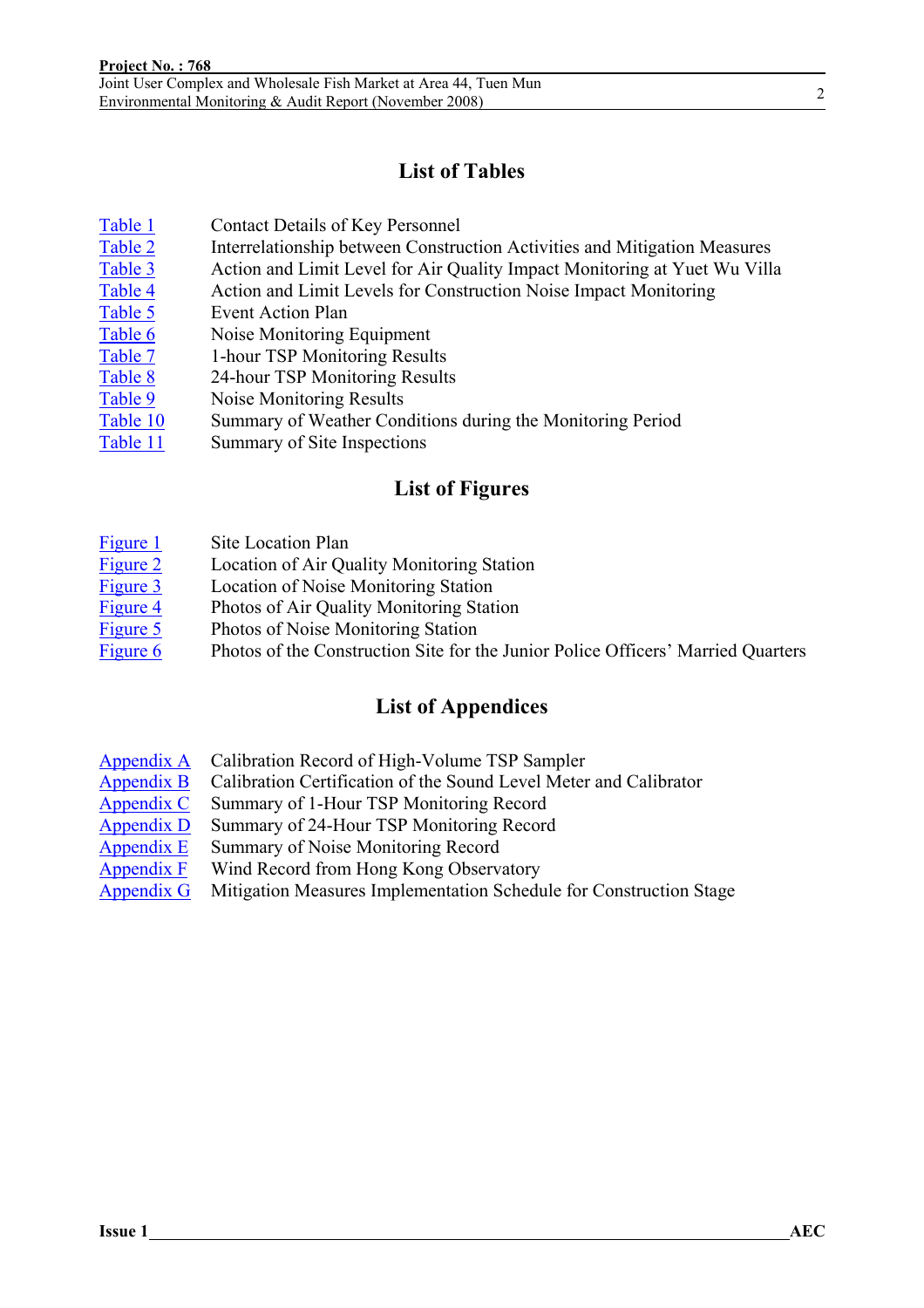### **EXECUTIVE SUMMARY**

Allied Environmental Consultants Limited (AEC) has been appointed to conduct an environmental monitoring and audit (EM&A) program for the proposed Joint User Complex and Wholesale Fish Market at Area 44, Tuen Mun. The construction works was commenced on 31<sup>st</sup> July 2008. This report is the fourth monthly EM&A report, which details the environmental monitoring and audit results recorded during the period from  $1<sup>st</sup>$  November 2008 to  $30<sup>th</sup>$  November 2008.

Impact environmental monitoring for the proposed Joint User Complex and Wholesale Fish Market at Area 44, Tuen Mun has been carried out on  $3^{rd}$ ,  $8^{th}$ ,  $14^{th}$ ,  $20^{th}$ , and  $26^{th}$  November 2008 at Block 15, Yuet Wu Villa. Baseline 1-hr TSP and noise monitoring were conducted within the period of 0700-1900 hours, where baseline 24-hr TSP monitoring was conducted continuously for a 24-hour period.

1-hour TSP monitoring results at the monitoring location ranged from  $149 \mu g/m^3$  to  $200 \mu g/m^3$ with an average of  $178\mu g/m^3$ . 24-hour TSP monitoring results ranged from  $79\mu g/m^3$  to  $100\mu g/m<sup>3</sup>$  with an average of 87 $\mu g/m<sup>3</sup>$ .

Noise monitoring results at the monitoring location ranged from 61.2dB(A) to 62.1dB(A) with an average of 61.6dB(A).

Based on the monitoring results, the air quality and construction noise level shall comply with the environmental requirements in EM&A Manual. There were no breaches of the action and limit levels. There were no environmental complaints received in the reporting month. No notification of summons or prosecution was received.

Construction activities to be undertaken in December 2008 include the continuation of jack piling and drainage diversion. Potential environmental impacts include dust generation from stockpiles of dusty materials and the drainage diversion work; noise from operation of the equipments and jack piling, runoff from drainage diversion works and the storage of various C&D and chemical wastes. The Contractor should properly implement the required environmental mitigation measures as per the implementation schedule in the EM&A manual to ensure no significant adverse environmental impacts to be arisen from the construction works. The Contractor was reminded to maintain good housekeeping throughout the construction phase.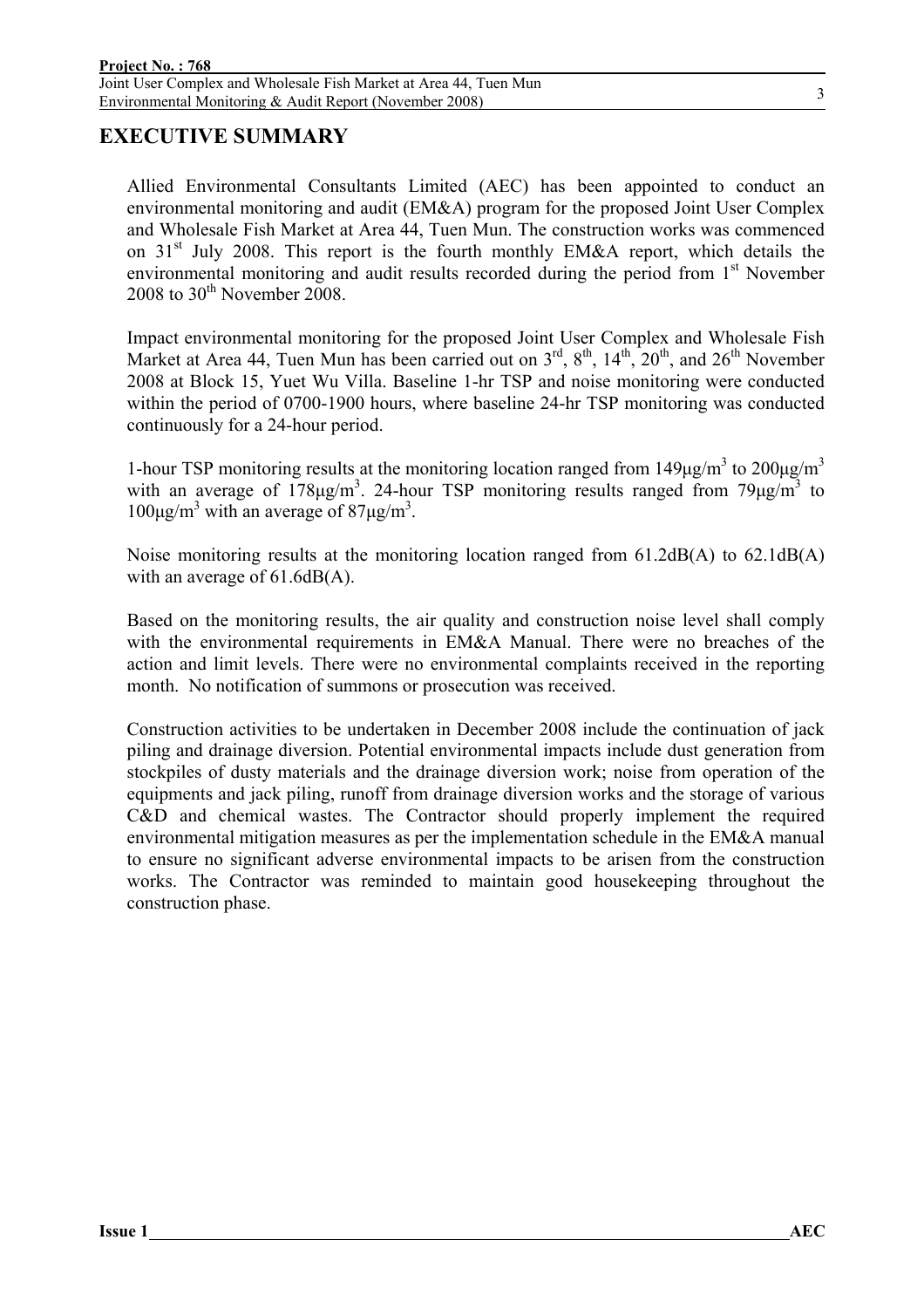Joint User Complex and Wholesale Fish Market at Area 44, Tuen Mun Environmental Monitoring & Audit Report (November 2008)

## **1. PROJECT BACKGROUND**

A Joint User Complex and Wholesale Fish Market (WFM Complex) at Area 44 in Tuen Mun is proposed to be designed and built by Architectural Services Department on behalf of Agriculture, Fisheries and Conservation Department, Marine Department, Home Affairs Department, and Food and Environmental Hygiene Department of the Hong Kong SAR. The WFM Complex is to provide a permanent site for the relocation of the existing temporary wholesale fish market at Tuen Mun Area 27 and to accommodate a community hall, a dragon boat racing spectator stand, and other community facilities for public use. The proposed development is a 3-storey complex to accommodate a wholesale fish market, a public toilet, a refuse collection point and a marine refuse collection point at the ground floor, a community hall on the first floor, and a dragon boat race spectator stand with landscaped deck on roof level. The proposed Wholesale Fish Market is categorized as a designated project under the Environmental Impact Assessment Ordinance (EIAO) and therefore a detailed Environmental Impact Assessment (EIA-085/2002) has been conducted in year 2002 and an Environmental Permit (EP-296/2007) was issued by Environmental Protection Department in December 2007.

The subject site is located at Castle Peak Bay of Tuen Mun given in Figure 1. The subject site is bounded to the north by a future local open space presently used as a temporary car park, to the east by Castle Peak Bay typhoon shelter, to the south by a future lorry park and to the west by Wu Shan Road. Yuet Wu Villa being the nearest residential establishment is located at around 85m from the site boundary.

### **1.1 Project Organization and Contact Personnel**

Key personnel and contact particulars are summarized in Table 1.

| Role            | Department / Company           | <b>Names</b>    | <b>Contact Number</b> | Fax Number |
|-----------------|--------------------------------|-----------------|-----------------------|------------|
| Lead User       | Agriculture, Fisheries, and    | Mr. K.H. Chan   | 2150 7092             | 2314 2866  |
| Department      | <b>Conservation Department</b> | Ms. Louise Li   | 2150 7140             |            |
| Environmental   | Architecture Services          | Mr. S.W. Chow   | 28673716              | 2523 9622  |
| Permit Holder   | Department                     | Ms. Susana Chan | 2867 6706             |            |
| Architect       | P&T Architects and             | Ms. Sarah Ng    | 2835 3548             | 2891 3834  |
|                 | Engineers Ltd.                 | Ms. Vivian Law  | 2832 3046             |            |
| Main Contractor | W. Hing Construction Co.       | Mr. Andy Chan   | 9630 7404             | 8343-9188  |
|                 | Ltd.                           | Mr. Tim Wong    | 6478 4623             |            |
| Environmental   | <b>Allied Environmental</b>    | Ms. Grace Kwok  | 2815 7028             | 2815 5399  |
| Team Leader     | Consultants Ltd.               |                 |                       |            |
| Independent     | Cinotech Consultants Ltd.      | Mr. Alex Ngai   | 2151 2083             | 3107 1388  |
| Environmental   |                                |                 |                       |            |
| Checker         |                                |                 |                       |            |

#### *Table 1 Contact Details of Key Personnel*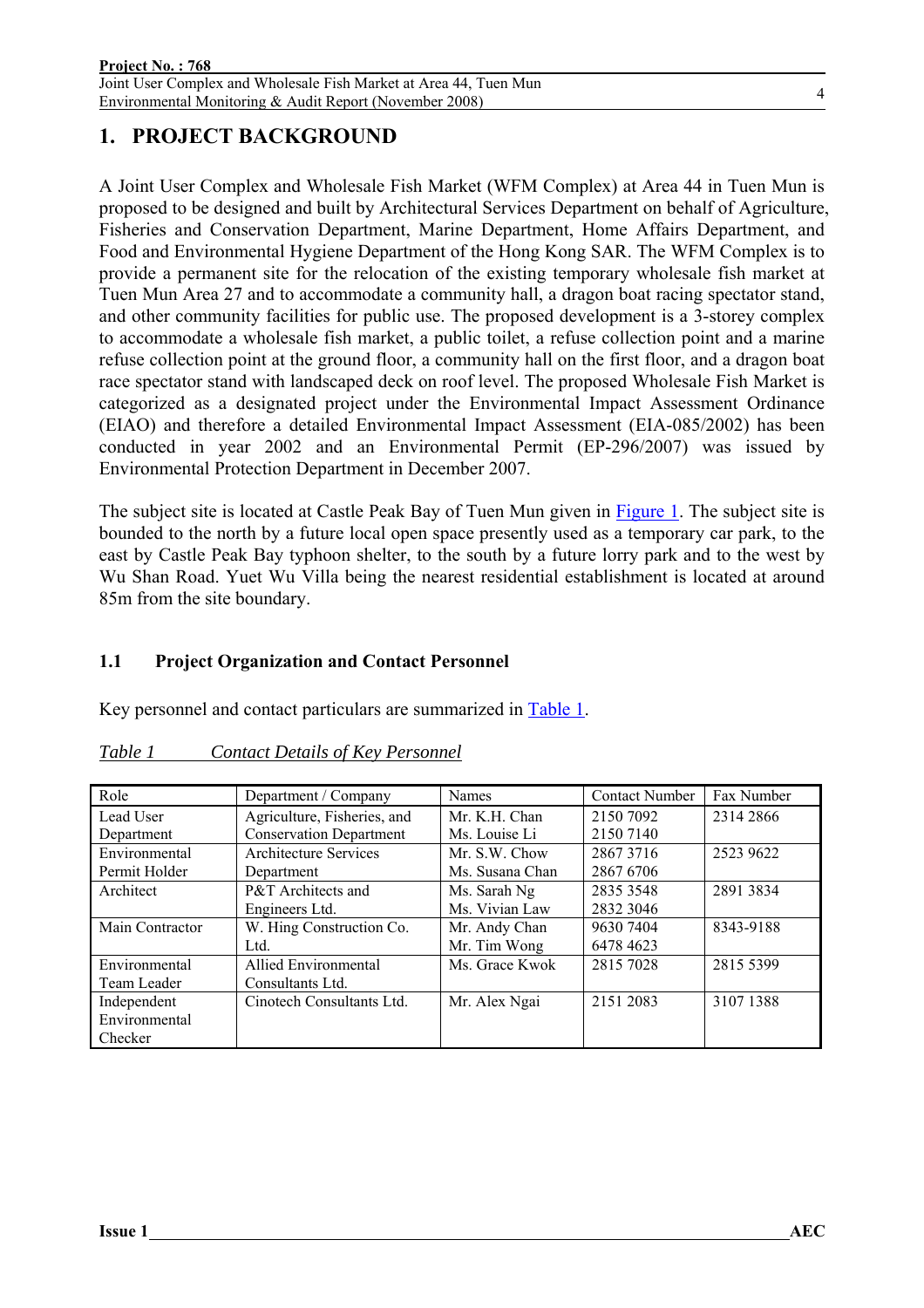## **2. SENSITIVE RECEIVERS**

Air Sensitive Receivers (ASRs) within 500m include Yuet Wu Villa, lawn bowling field, tennis court, which are less than 100m away from the subject site. Tuen Mun Wu Hong Clinic is located to the west at about 100m to the site boundary. Two secondary schools, Ka Chi Secondary School and South Tuen Mun Government Secondary School, are approximately 300m to the south of the site boundary.

Noise Sensitive Receivers (NSRs) within 300m are Yuet Wu Villa, Siu Hei Court, Yan Chai Hospital Low Chan Chor Si Primary School and Wu King Estate. The nearest NSR will be Block 15 of Yuet Wu Villa.

## **3. CONSTRUCTION WORKS & PROGRAMME**

The major works undertaken and/or completed during the monitoring period are listed below:

- Jack piling works
- Drainage diversion works

Table 2 shows the interrelationship between construction activities and environmental mitigation measures for the reporting month.

|--|

| <b>Construction Works</b> | Major Environmental Impact | <b>Mitigation Measures</b>                                     |
|---------------------------|----------------------------|----------------------------------------------------------------|
| Jack piling               | Noise impact               | Well-maintained plants were<br>used                            |
| Drainage diversion        |                            | Air quality, and water quality   Water spraying, avoided rainy |
|                           | impacts                    | days                                                           |

## **4. SUMMARY OF EM&A REQUIREMENT**

For regular impact monitoring, the sampling frequency of at least once in every six-days, shall be strictly observed at the monitoring station for 24-hr TSP monitoring. For 1-hr TSP monitoring, the sampling frequency of at least three times in every six-days should be undertaken when the highest dust impact occurs. For noise monitoring, one set of measurement between 0700-1900 hours on normal weekdays. Leq(30 min) shall be used as the monitoring parameter.

From baseline monitoring results, the proposed Action and Limit Levels for air quality are summarized in  $\frac{\text{Table 3}}{\text{Table 3}}$ . The average baseline 1-hr TSP value of  $129 \mu g/m^3$  and 24-hr TSP value of  $65\mu\text{g/m}^3$  measured at Block 15, Yuet Wu Villa was used to determine the action and limit level for air quality impact monitoring. The proposed Action and Limit Levels for construction noise are summarized in Table 4.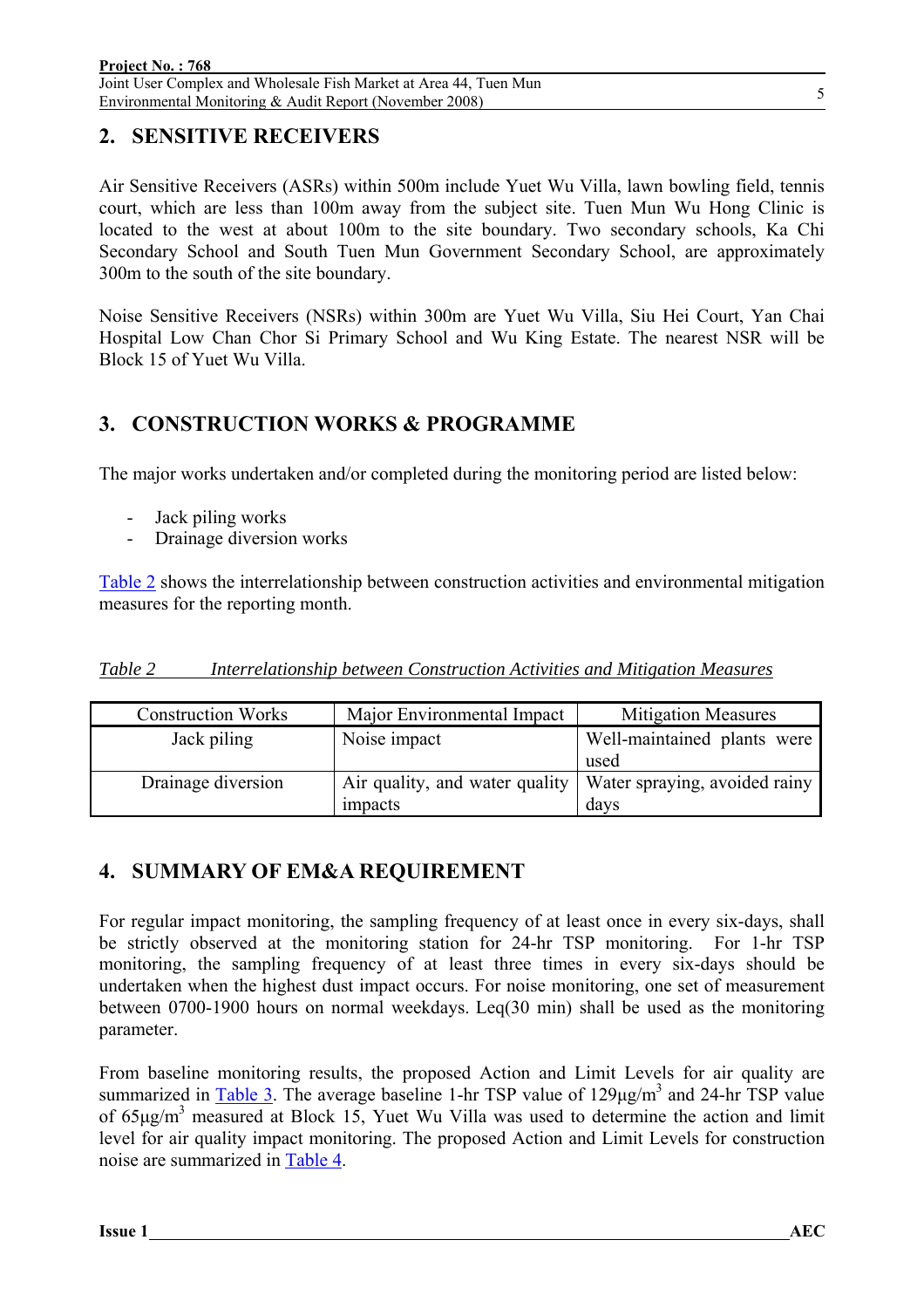#### **Project No. : 768**

Joint User Complex and Wholesale Fish Market at Area 44, Tuen Mun Environmental Monitoring & Audit Report (November 2008)

| Table 3 | Action and Limit Level for Air Quality Impact Monitoring at Yuet Wu Villa |  |  |  |  |
|---------|---------------------------------------------------------------------------|--|--|--|--|
|         |                                                                           |  |  |  |  |

| <b>Baseline Level</b><br><b>Parameters</b><br>$(\mu g/m^3)$ |    | <b>Action Level</b><br>$(\mu g/m^3)$ | <b>Limit Level</b><br>$(\mu g/m^3)$ |
|-------------------------------------------------------------|----|--------------------------------------|-------------------------------------|
| 24-Hour TSP Level                                           |    |                                      | 260                                 |
| 1-Hour TSP Level                                            | 29 | 334                                  | 500                                 |

| Action and Limit Levels for Construction Noise Impact Monitoring |
|------------------------------------------------------------------|
|------------------------------------------------------------------|

| <b>Time Period</b>                                                                              | <b>Action Level</b>                                | <b>Limit Level</b>                                                                                        |
|-------------------------------------------------------------------------------------------------|----------------------------------------------------|-----------------------------------------------------------------------------------------------------------|
| $(0700-1900)$<br>Daytime<br>hours) on weekdays                                                  | documented<br>When<br>one<br>compliant is received | Dwelling $75dB(A)^T$<br>School $70dB(A)$ <sup>1</sup><br>$(65dB(A)$ during<br>$examinations$ <sup>1</sup> |
| 1900-2300 on any day and<br>$0700-2300$ on Sunday and<br>general holidays, for use<br>of $PME2$ | When<br>documented<br>one<br>compliant is received | $65dB(A)^3$                                                                                               |
| All days during the night-<br>time $(2300-0700 \text{ hours})^2$                                | When<br>documented<br>one<br>compliant is received | $50dB(A)^3$                                                                                               |

*Note: 1. Construction noise criteria stipulated in the TM-EIAO* 

*2. A Construction Noise Permit (CNP) shall be required for the carrying out of the construction work during the restricted hours (1900-2300 on any day and 0700-2300 on Sunday and general holidays, for use of PME; and All days during the night-time (2300-0700 hours)) 3. Area sensitivity rating of the monitoring location is "B".* 

Should non-compliance of the above Action and Limit levels occurs, the contractor shall undertake corresponding in accordance with the proposed Event Action Plan given in the EM&A Manual. A summarized general Event Action Plan is given in Table 5. Details should be referred to the Event Action Plan in the EM&A Manual.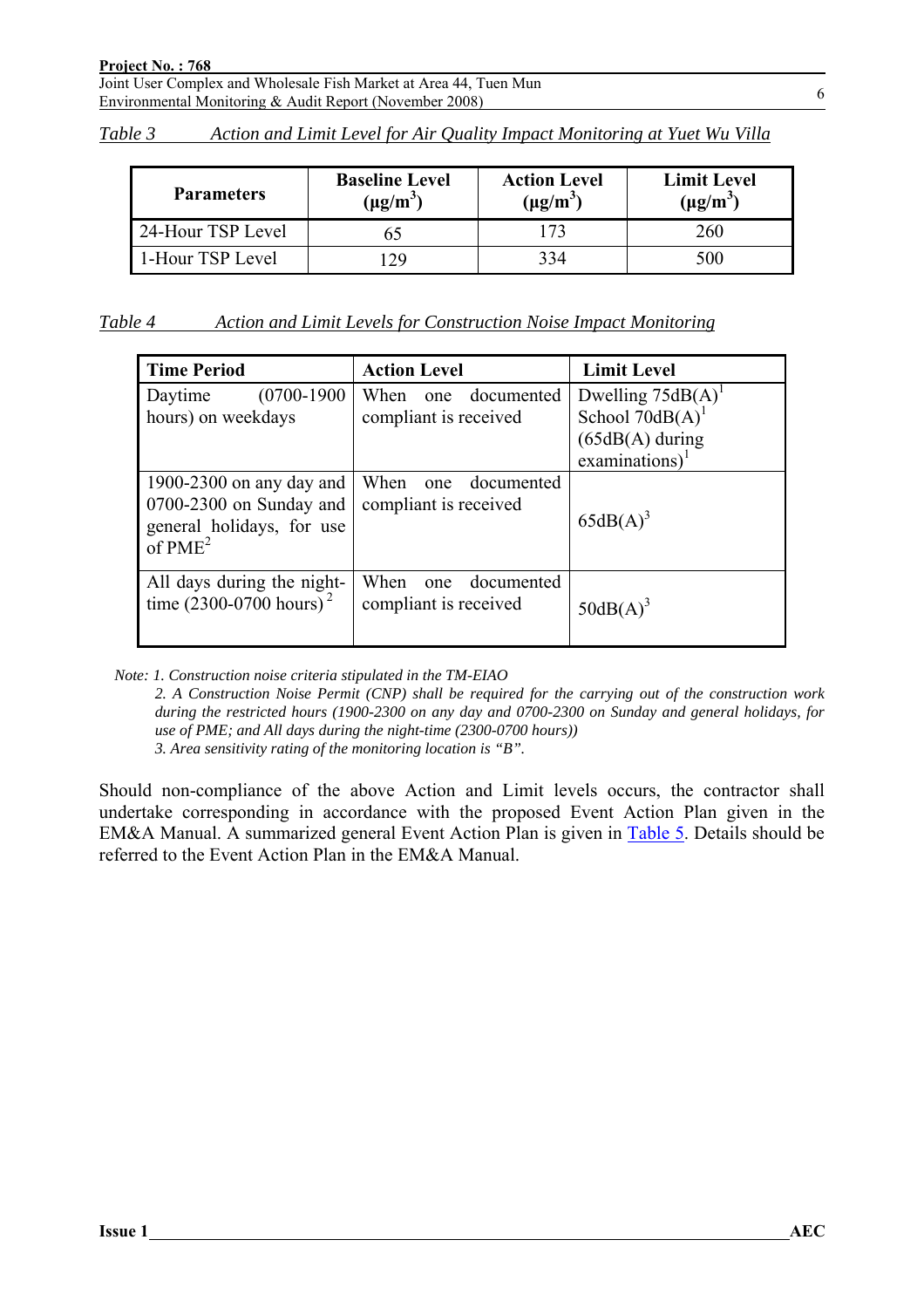Joint User Complex and Wholesale Fish Market at Area 44, Tuen Mun Environmental Monitoring & Audit Report (November 2008)

*Table 5 Event Action Plan*

| Level  | Step 1                                                                                                                                                                                                  | Step 2                                                                                                                                                                                                                                                                                                                | Step 3                                                                                                                                                          |
|--------|---------------------------------------------------------------------------------------------------------------------------------------------------------------------------------------------------------|-----------------------------------------------------------------------------------------------------------------------------------------------------------------------------------------------------------------------------------------------------------------------------------------------------------------------|-----------------------------------------------------------------------------------------------------------------------------------------------------------------|
| Action | Identify source<br>$\bullet$<br>Check monitoring<br>data and working<br>methods                                                                                                                         | Contact project<br>$\bullet$<br>manager to discuss<br>and implement<br>remedial action<br>Rectify any<br>unacceptable practice<br>Amend working<br>methods if<br>appropriate<br>If exceedance<br>continues, commence<br>additional monitoring                                                                         | Notify client/project<br>$\bullet$<br>manager following<br>correct of the<br>situation<br>Cease additional<br>$\bullet$<br>monitoring if<br>exceedance stops    |
| Limit  | Identify source<br>$\bullet$<br>Notify client/project<br>manager<br>Check monitoring<br>data and working<br>methods<br>Repeat measurement<br>to confirm finding<br>Commence<br>additional<br>monitoring | Take immediate<br>$\bullet$<br>action to avoid further<br>exceedance<br>Submit proposal for<br>$\bullet$<br>remedial actions to<br>client/project<br>manager within 3<br>working days<br>Implement the agreed<br>$\bullet$<br>proposal<br>If exceedance<br>$\bullet$<br>continues, amend and<br>resubmit the proposal | Notify client/project<br>$\bullet$<br>manager following<br>correction of the<br>situation<br>Cease additional<br>$\bullet$<br>monitoring if<br>exceedance stops |

## **5. MONITORING METHODOLOGY**

### **5.1 Monitoring Programme**

Air quality monitoring and noise monitoring were conducted at Block 15, Yuet Wu Villa on 3<sup>rd</sup>,  $8<sup>th</sup>$ ,  $14<sup>th</sup>$ ,  $20<sup>th</sup>$ , and  $26<sup>th</sup>$  November 2008. Air quality monitoring station was set up at the roof top of the residential block and noise monitoring was conducted at 1.2m above ground level at the junction of Wu Sau Street and Wu On Street as given in Figure 2 and 3. Figure 4 and 5 show photos taken during monitoring at the two locations.

A construction site for the proposed Junior Police Officers' Married Quarters is located at Wu Hong Street which is 110m away from the monitoring location, which can be a major source of the noise and TSP generation during the monitoring period. Figure 6 shows the photos of the construction site.

7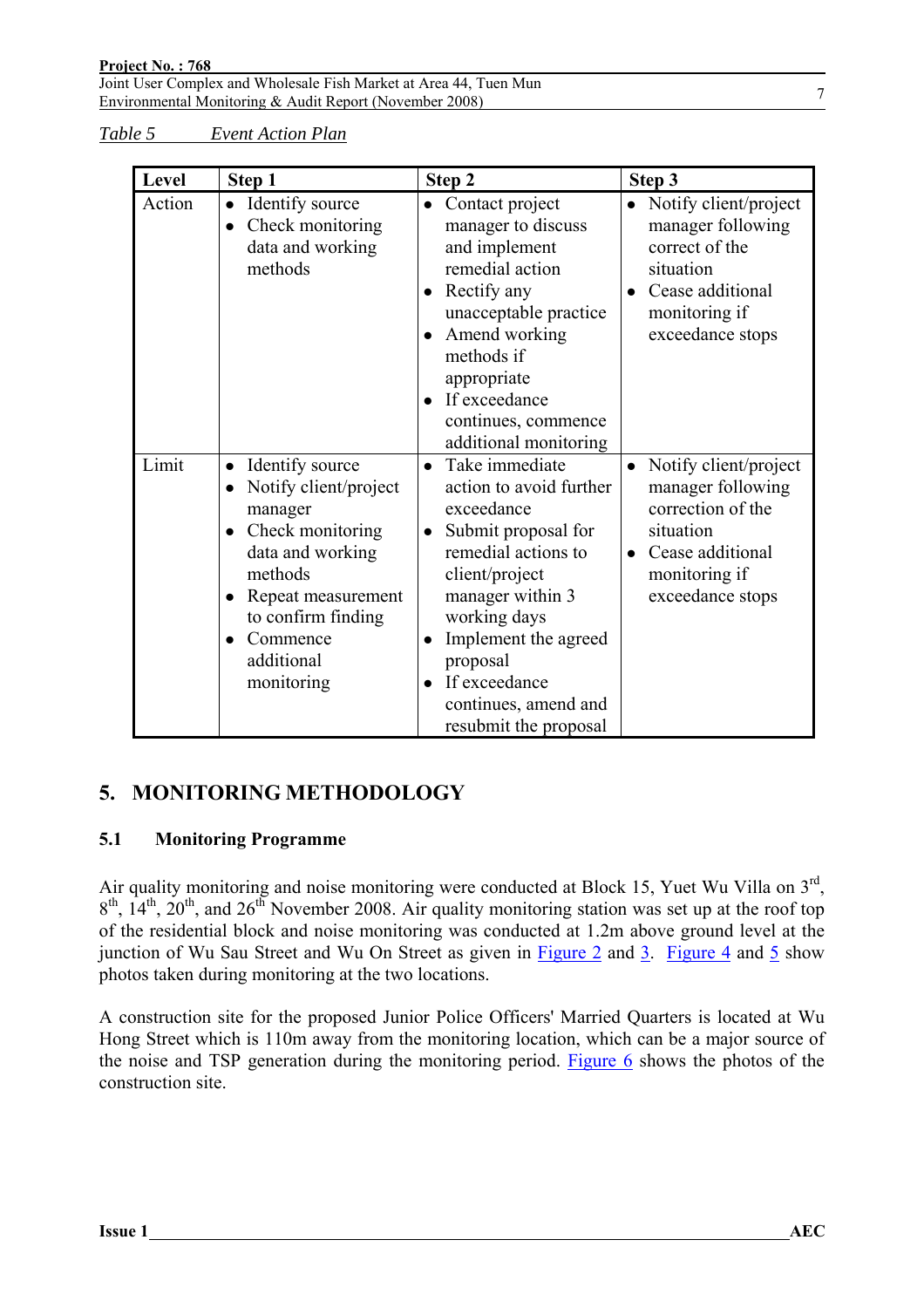### **5.2 Air Quality Monitoring**

1-hour and 24-hour TSP air quality monitoring was conducted at the designated air quality monitoring location using a High Volume TSP Sampler (Model No: Anderson GMWS-2310 ACCU-VOL) at the designated location. The Calibration Record of the High-Volume TSP Sampler is given in Appendix A. 24-hour TSP samples were taken every six days. 1-hour TSP samples were taken three times a day between 0700-1900 hours.

### **5.3 Noise Monitoring**

Noise monitoring was conducted at the designated noise monitoring location between 0700-1900 hours using a sound level meter which complies with the International Electrotechnical Commission Publications 651:1979 (Type 1) and 804:1985 (Type 1). Noise instrumentation details are given in Table 6 and the Calibration Certificate for the sound level meter and calibrator is given in Appendix B.

### *Table 6 Noise Monitoring Equipment*

| Manufacturer | <b>Type/Model No.</b> | Equipment                   |
|--------------|-----------------------|-----------------------------|
| <b>RION</b>  | Model NL 31           | Sound<br>Precision<br>Level |
|              |                       | Analyser with windshield    |
| <b>RION</b>  | Model NC 73           | Calibrator                  |

Noise levels measurements were recorded in terms of thirty minutes A-weighted equivalent continuous sound pressure level (Leq(30min)) on a daily basis. The sound level meter was calibrated immediately prior to and following each noise measurement. The meter was mounted on a tripod at a height of 1.2m and the microphone was positioned at 1m away the building façade of the noise monitoring station facing the construction site.

Noise measurements were not made in the presence of fog, rain, and wind with a steady speed exceeding 5m/s or wind with gusts exceeding 10m/s. The wind speed was checked with a portable anemometer capable of measuring the wind speed in m/s.

## **6. RESULTS**

### **6.1. Air Quality**

1-hour and 24-hour TSP monitoring results are summarized in Table 7 and 8 and serve as the basis for determining the action and limit levels. The minimum and maximum 1-hour TSP measured at Yuet Wu Villa was  $149 \mu g/m^3$  and  $200 \mu g/m^3$  respectively with an average of 178μg/m<sup>3</sup>. The minimum and maximum 24-hour TSP measured was  $79\mu$ g/m<sup>3</sup> and  $100\mu$ g/m<sup>3</sup> respectively with an average of  $87\mu\text{g/m}^3$ . Summary of air quality monitoring record is provided in Appendix C and D.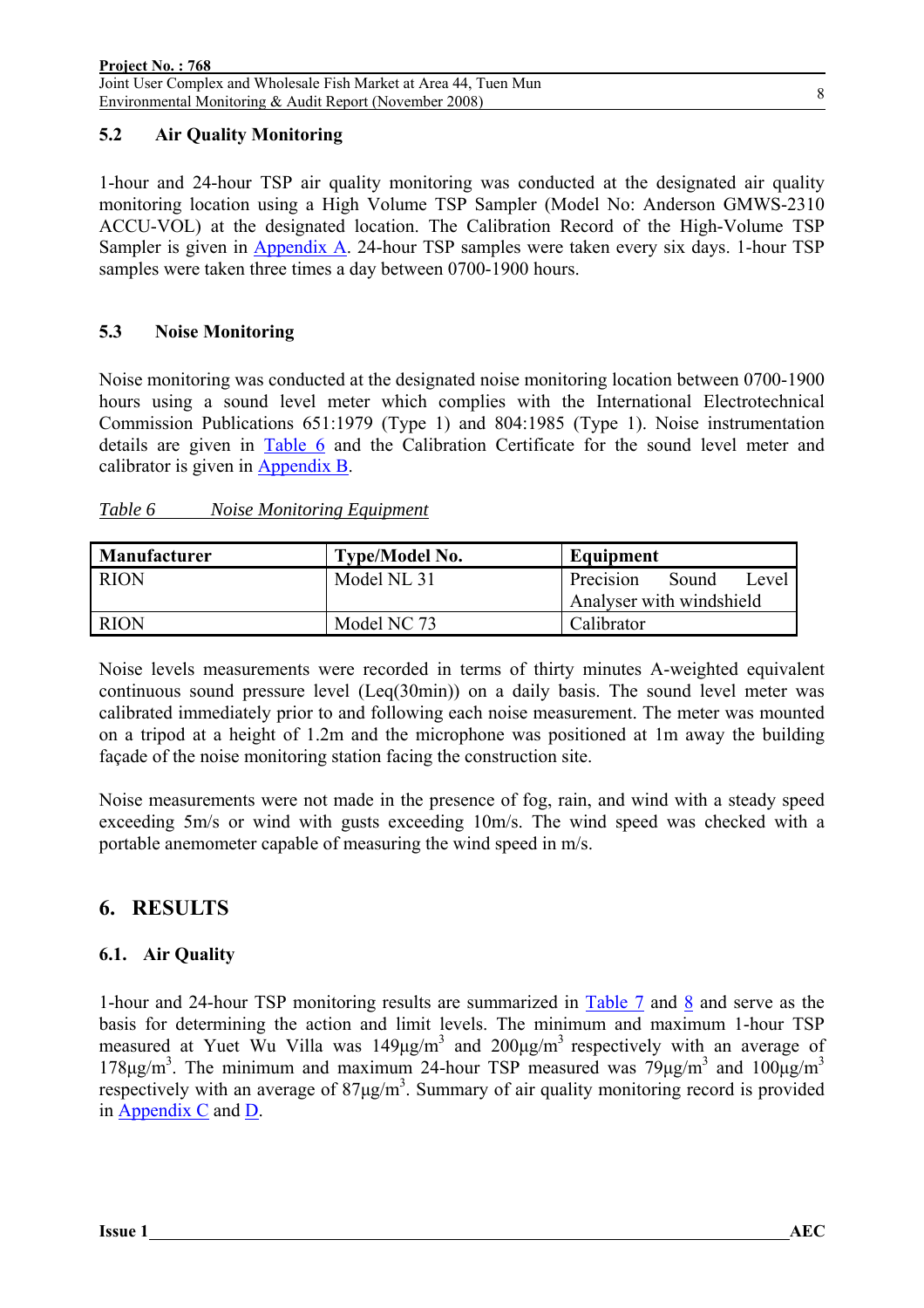Joint User Complex and Wholesale Fish Market at Area 44, Tuen Mun Environmental Monitoring & Audit Report (November 2008)

|     |             |           | 1-hr TSP $(\mu g/m^3)$ |           |         | <i>Average</i> |
|-----|-------------|-----------|------------------------|-----------|---------|----------------|
| Day | Date        | Reading 1 | Reading 2              | Reading 3 | Average | $(\mu g/m^3)$  |
|     | 3 Nov 2008  | 149       | 157                    | 183       | 163     |                |
| ာ   | 8 Nov 2008  | 161       | 184                    | 188       | 178     |                |
|     | 14 Nov 2008 | 181       | 200                    | 191       | 191     | 178            |
| 4   | 20 Nov 2008 | 181       | 184                    | 187       | 184     |                |
|     | 26 Nov 2008 | 183       | .75                    | 168       | 175     |                |

*Table 7 1-Hour TSP Monitoring Results*

| Table 8 | 24-Hour TSP Monitoring Results |  |
|---------|--------------------------------|--|
|         |                                |  |

| Day                      | Date        | 24-hr TSP $(\mu g/m^3)$ |
|--------------------------|-------------|-------------------------|
|                          | 3 Nov 2008  | 100                     |
| 2                        | 8 Nov 2008  | 92                      |
| $\mathbf{c}$             | 14 Nov 2008 | 84                      |
|                          | 20 Nov 2008 | 80                      |
| $\overline{\mathcal{L}}$ | 26 Nov 2008 | 79                      |
|                          | Average     |                         |

#### **6.2. Noise**

Noise monitoring results in terms of  $L_{eq(30min)}$ ,  $L_{10(30min)}$   $L_{90(30min)}$  measured at the designated noise monitoring location are summarized in Table 9.  $L_{10}$  and  $L_{90}$  represent sound levels that are exceeded 10% and 90% of the time respectively. Normally,  $L_{10}$  measurements can be considered as the average peak levels, whilst  $L_{90}$  levels can be considered as the average background noise levels.

During the reporting month, the minimum and maximum noise level measured at Yuet Wu Villa was 61.2dB(A) L<sub>eq(30min)</sub> and 62.1dB(A) L<sub>eq(30min)</sub> respectively with an average of 61.6dB(A) L<sub>eq(30min)</sub>. No exceedance was recorded in this reporting period. Summary of noise monitoring record will be provided in Appendix E.

| Day | Date           | (dB(A))<br>$L_{10(30\text{mins})}$ | $L_{90(30\text{mins})}$ (dB(A)) | $L_{eq(30 mins)}$ (dB(A)) |
|-----|----------------|------------------------------------|---------------------------------|---------------------------|
|     | 3 Nov 2008     | 63.2                               | 58.2                            | 61.7                      |
|     | 8 Nov 2008     | 63                                 | 58.2                            | 61.2                      |
|     | 14 Nov 2008    | 64.3                               | 58.9                            | 62.1                      |
|     | 20 Nov 2008    | 63                                 | 57.9                            | 61.2                      |
|     | 26 Nov 2008    | 63.5                               | 58.9                            | 61.7                      |
|     | <i>Average</i> | 63.4                               | 58.4                            | 61.6                      |

*Table 9 Noise Monitoring Results*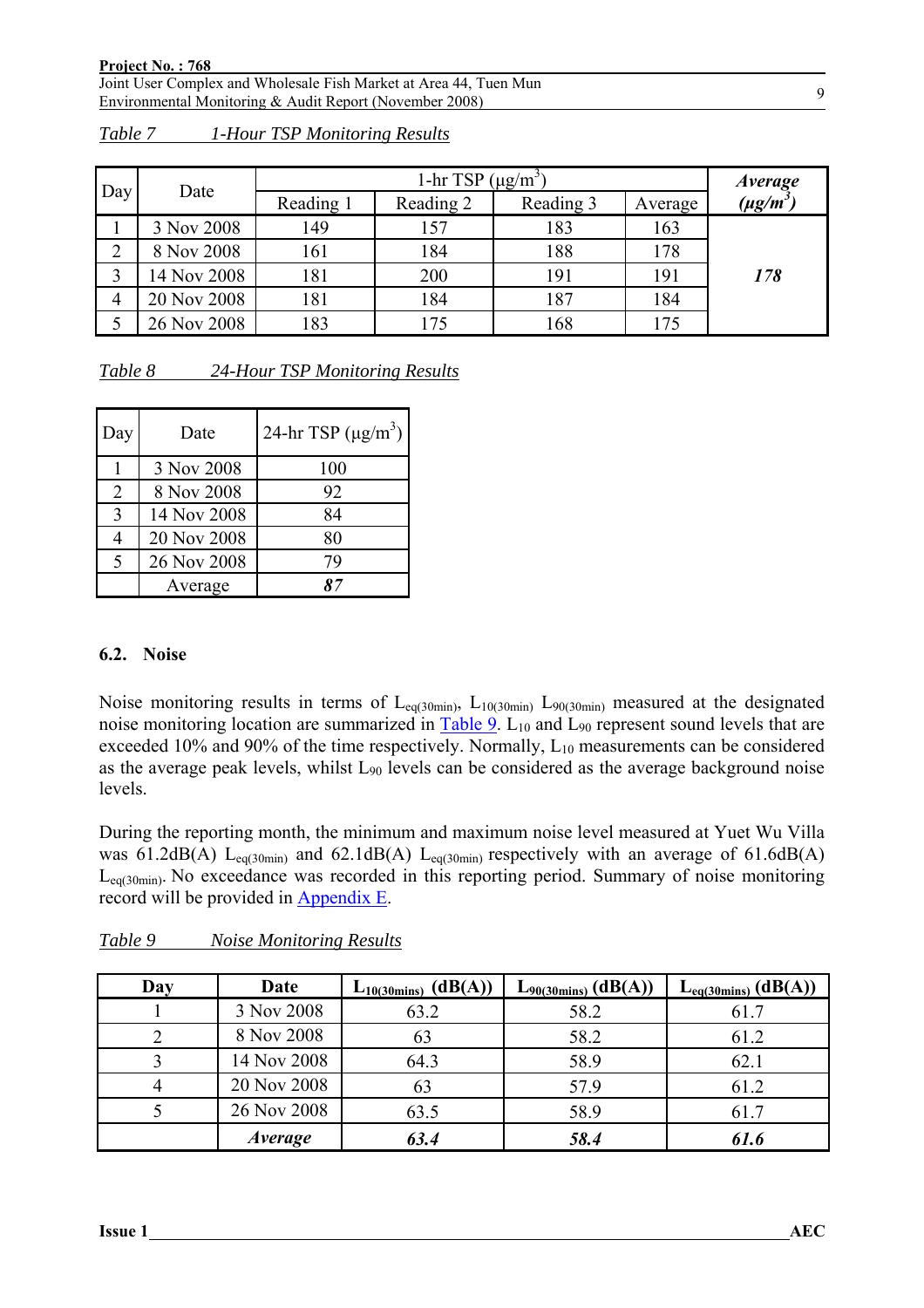#### 10

#### **6.3. Weather Conditions**

Weather data of the monitoring station were obtained from the nearest Hong Kong Observatory (HKO) Tuen Mun automatic weather station located at Tuen Mun Town Park (63 mPD). Table 10 summarizes the wind data during the monitoring dates. Wind record from HKO will be shown in Appendix F.

| Date        | Prevailing<br>Weather<br><b>Wind direction</b> |    | <b>Daily Average</b><br>Wind speed<br>(m/s) |  |  |
|-------------|------------------------------------------------|----|---------------------------------------------|--|--|
| 3 Nov 2008  | Cloudy                                         | NE | 2.66                                        |  |  |
| 8 Nov 2008  | Sunny                                          | N  | 3.66                                        |  |  |
| 14 Nov 2008 | Sunny                                          | N  | 1.93                                        |  |  |
| 20 Nov 2008 | Sunny                                          | NE | 3.07                                        |  |  |
| 26 Nov 2008 | Sunny                                          | N  | 2.34                                        |  |  |

| Table 10 |  |  |  | Summary of Weather Conditions during the Monitoring Period |  |
|----------|--|--|--|------------------------------------------------------------|--|
|          |  |  |  |                                                            |  |

## **7. SITE INSPECTION & AUDIT**

4 site inspections were conducted by the Environmental Team (ET) in this reported period. Major observations by the ET, actions by the Contractor and outcome are summarized in the Table 11.

| Table 11 | <b>Summary of Site Inspections</b> |
|----------|------------------------------------|
|          |                                    |

|                | Date        | <b>Observations</b>           | Action<br>taken<br>$\mathbf{b}\mathbf{v}$   | Outcome                 |
|----------------|-------------|-------------------------------|---------------------------------------------|-------------------------|
|                |             |                               | Contractor                                  |                         |
| $\vert$ 1      | 6 Nov 2008  | N <sub>o</sub><br>outstanding | Contractor was required                     |                         |
|                |             | observations during           | to keep up with the                         |                         |
|                |             | inspection.                   | mitigation measures.                        |                         |
| 2              | 14 Nov 2008 | Oil<br>drums<br>were          | Contractor<br>was                           | The<br>situation<br>was |
|                |             | placed on bare land.          | requested to provide rectified immediately. |                         |
|                |             |                               | drip tray for oil drums.                    |                         |
| $\overline{3}$ | 21 Nov 2008 | N <sub>o</sub><br>outstanding | Contractor was required                     |                         |
|                |             | observations during           | to keep up with the                         |                         |
|                |             | inspection.                   | mitigation measures.                        |                         |
| $\overline{4}$ | 28 Nov 2008 | N <sub>o</sub><br>outstanding | Contractor was required                     |                         |
|                |             | observations<br>during        | to keep up with the                         |                         |
|                |             | inspection.                   | mitigation measures.                        |                         |

During site inspections in the reporting month, no non-conformance of implementation of environmental mitigation measures was identified. All environmental mitigation measures for construction stages stated in approved EIA Report, EM&A Manual and Environmental Permit shall be carried out throughout the whole construction period as shown in Appendix G.